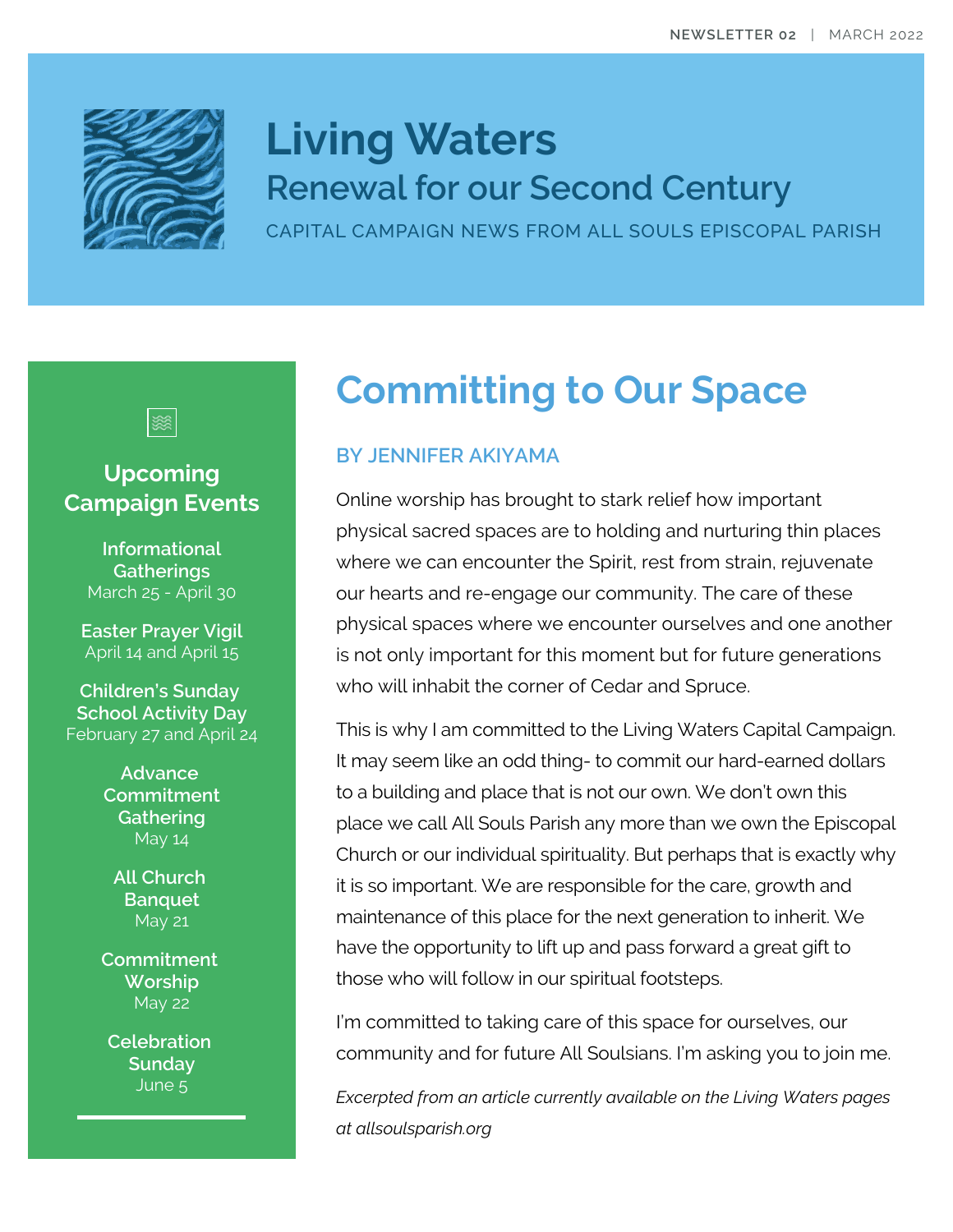### **Complete Accessibility**

Our buildings and programing need to be open and available to all bodies. We can make our space and community more welcoming by:

- Installing an elevator that serves the Undercroft, the Parish Hall Foyer, the Nave and the Crow's Nest
- Installing an audiovisual system for the Parish Hall
- Making ADA modifications to stairways, doors and railings

*"Accessibility is like a big welcome mat. Better access will help me and a lot of other people participate more fully."* **–JENNY KERN**

### **Communal Flexibility**

Gathering together and hosting the broader community is at the center of our Christian mission. Our space is a precious resource and we can put it to better use by:

- Reconfiguring the Undercroft for additional meeting spaces
- Expanding/remodeling/reconfiguring the Parish Hall kitchen
- Building a storage area in the Parish Hall for tables and chairs
- Reconfiguring 3rd floor Crow's Nest rooms
- Creating a kitchenette adjacent to the Common Room
- Landscaping the sidewalk areas from Jordan Court to the Courtyard

*"We host a fair number of recovery meetings. Making more space available for our groups is part of our mission and builds a bridge into great new communities."* **–JOE GARRETT**

## **Carbon Neutrality**

As stewards of God's creation, we have a duty to protect the earth given to us. We can move toward replacing our fossil fuel use by:

- Replacing our old gas and electric boilers with an efficient electric boiler
- Installing additional solar panels
- Adding batteries to store the energy from the solar panels for later use.
- Installing radiant heat in Parish Hall floor
- Installing radiant heat in the Chapel floor

*"I appreciate that the church is working to become a better steward for our environment by minimizing, and eventually removing, our contribution to climate change and global warming."*

**–LORENA GRUNDY**



### **Continued Vitality**

Like any well-loved and well-used home, All Souls needs some updating to stay fresh and inviting. We can care for our church and make it more welcoming by:

- Replacing Parish Hall Floor
- Repairing Parish Hall window, replacing curtains
- Improving Parish Hall lighting
- Refreshing the Chapel with new paint, flooring and lighting
- Upgrading the electrical panels
- Adding a stain-glass overlay to the choir skylight
- Adding new chairs for the Nave

*"The crew from the 7:30 service has missed the Chapel and we are eager to get back. With improved heating, lighting and acoustics it will feel more comfortable."*

#### **–MARTIN ORTEGA**

# **Living Waters Capital Campaign — The Pillars**

**The Vestry has identified four pillars – four goals – for the Living Waters Capital Campaign. The projects that support these pillars will renew our church for our second century. The Vestry will decide which projects to undertake based on the amount raised during this campaign, but all these projects are identified needs for All Souls. In addition to these projects, the Vestry will give a portion of the funds raised by the Living Waters campaign to organizations and projects in the broader community.**